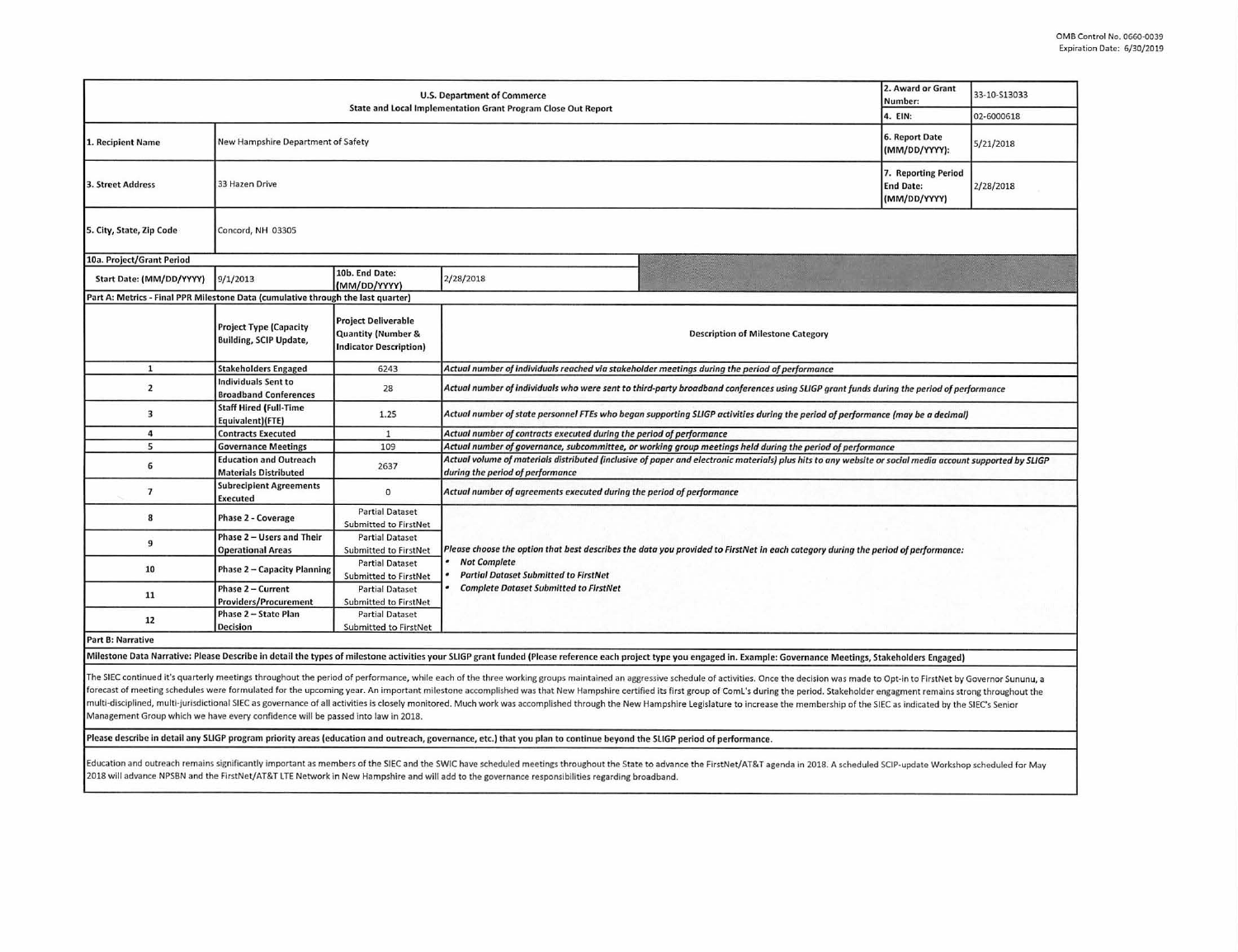| Data collection narrative: Please describe in detail the status of your SLIGP funded data collection activities.                                                                                                               |                                                                                |      |                                                                                        |                                     |                      |                                            |                                                                |                                          |
|--------------------------------------------------------------------------------------------------------------------------------------------------------------------------------------------------------------------------------|--------------------------------------------------------------------------------|------|----------------------------------------------------------------------------------------|-------------------------------------|----------------------|--------------------------------------------|----------------------------------------------------------------|------------------------------------------|
| Data collection activities are associated to the outreach program and working with our stakeholders, but there was no contracted data collection activities during this period of performance.                                 |                                                                                |      |                                                                                        |                                     |                      |                                            |                                                                |                                          |
| Please describe in detail any data collection activities you plan to continue beyond the SLIGP period of performance.                                                                                                          |                                                                                |      |                                                                                        |                                     |                      |                                            |                                                                |                                          |
| New Hampshire anticipates through the SLIGP 2.0 grant to hire an Administrator I position to assist the SWIC's office in collecting data regarding and any issues associated with interoperability (if it exists) and to inves |                                                                                |      |                                                                                        |                                     |                      |                                            |                                                                |                                          |
| applications that would support the FirstNet/NPSBN network.                                                                                                                                                                    |                                                                                |      |                                                                                        |                                     |                      |                                            |                                                                |                                          |
|                                                                                                                                                                                                                                |                                                                                |      |                                                                                        |                                     |                      |                                            |                                                                |                                          |
| Lessons Learned: Please share any lessons learned or best practices that your organization implemented during your SLIGP project.                                                                                              |                                                                                |      |                                                                                        |                                     |                      |                                            |                                                                |                                          |
| <b>Part C: Staffing</b>                                                                                                                                                                                                        |                                                                                |      |                                                                                        |                                     |                      |                                            |                                                                |                                          |
| Staffing Table - Please provide a summary of all positions funded by SLIGP.                                                                                                                                                    |                                                                                |      |                                                                                        |                                     |                      |                                            |                                                                |                                          |
| Name                                                                                                                                                                                                                           |                                                                                | FTE% | Project(s) Assigned                                                                    |                                     |                      |                                            |                                                                | Change                                   |
| SWIC                                                                                                                                                                                                                           |                                                                                |      | 0.65 Management of Grant project activities                                            |                                     |                      |                                            |                                                                |                                          |
| <b>Program Specialist IV</b>                                                                                                                                                                                                   |                                                                                |      | 0.5 financial tracking and reporting                                                   |                                     |                      |                                            |                                                                |                                          |
| <b>Informational Representative</b>                                                                                                                                                                                            |                                                                                |      | 0.5 web development, social media outreach programs, newsletters, general SPOC support |                                     |                      |                                            |                                                                |                                          |
|                                                                                                                                                                                                                                |                                                                                |      |                                                                                        |                                     |                      |                                            |                                                                |                                          |
|                                                                                                                                                                                                                                |                                                                                |      |                                                                                        |                                     |                      |                                            |                                                                |                                          |
| <b>Part D: Contracts and Funding</b>                                                                                                                                                                                           |                                                                                |      |                                                                                        |                                     |                      |                                            |                                                                |                                          |
| Subcontracts Table - Include all subcontractors engaged during the period of performance. The totals from this table must equal the "Subcontracts Total" in your Budget Worksheet                                              |                                                                                |      |                                                                                        |                                     |                      |                                            |                                                                |                                          |
| Name                                                                                                                                                                                                                           | <b>Subcontract Purpose</b>                                                     |      |                                                                                        | Type<br>(Vendor/Subrec.)            | RFP/RFQ Issued (Y/N) | <b>Total Federal Funds</b><br>Allocated    | <b>Total Matching Funds</b><br>Allocated                       |                                          |
| <b>Data Collection Activities</b>                                                                                                                                                                                              | <b>Consulting Service</b>                                                      |      |                                                                                        | <b>Mission Critical</b><br>Partners | Y                    | \$192,898.00                               | \$0.00                                                         |                                          |
|                                                                                                                                                                                                                                |                                                                                |      |                                                                                        |                                     |                      |                                            |                                                                |                                          |
|                                                                                                                                                                                                                                |                                                                                |      |                                                                                        |                                     |                      |                                            |                                                                |                                          |
|                                                                                                                                                                                                                                |                                                                                |      |                                                                                        |                                     |                      |                                            |                                                                |                                          |
| <b>Budget Worksheet</b>                                                                                                                                                                                                        |                                                                                |      |                                                                                        |                                     |                      |                                            |                                                                |                                          |
| Columns 2, 3 and 4 must match your project budget for the entire award and your final SF 424A. Columns 5, 6, and 7 should list your final budget figures, cumulative through the last quarter                                  |                                                                                |      |                                                                                        |                                     |                      |                                            |                                                                |                                          |
| <b>Project Budget Element (1)</b>                                                                                                                                                                                              | <b>Federal Funds Awarded (2)</b>                                               |      | <b>Approved Matching</b><br>Funds (3)                                                  | <b>Total Budget (4)</b>             |                      | <b>Final Federal Funds</b><br>Expended (5) | <b>Final Approved</b><br><b>Matching Funds</b><br>Expended (6) | <b>Final Total funds</b><br>Expended (7) |
| a. Personnel Salaries                                                                                                                                                                                                          | \$264,038.00                                                                   |      | \$201,776.00                                                                           | \$465,814.00                        |                      | \$31,239.20                                | \$208,527.26                                                   | \$239,766.46                             |
| b. Personnel Fringe Benefits                                                                                                                                                                                                   | \$106,347.00                                                                   |      | \$15,812.00                                                                            | \$122,159.00                        |                      | \$2,502.70                                 | \$16,485.11                                                    | \$18,987.81                              |
| c. Travel                                                                                                                                                                                                                      | \$59,460.00                                                                    |      | \$1,035.00                                                                             | \$60,495.00                         |                      | \$16,819.50                                | \$406.45                                                       | \$17,225.95                              |
| d. Equipment                                                                                                                                                                                                                   |                                                                                |      |                                                                                        | \$0.00                              |                      |                                            |                                                                | \$0.00                                   |
| e. Materials/Supplies<br>. Subcontracts Total                                                                                                                                                                                  | \$8,943.00                                                                     |      | \$1,350.00                                                                             | \$10,293.00                         |                      | \$1,570.34                                 |                                                                | \$1,570.34                               |
|                                                                                                                                                                                                                                | \$360,630.00                                                                   |      |                                                                                        | \$360,630.00                        |                      | \$192,898.00                               |                                                                | \$192,898.00                             |
| g. Other<br>Indirect                                                                                                                                                                                                           | \$21,280.00                                                                    |      |                                                                                        | \$21,280.00                         |                      | \$3,995.93                                 |                                                                | \$3,995.93                               |
| h. Total Costs                                                                                                                                                                                                                 | \$59,189.00                                                                    |      |                                                                                        | \$59,189.00                         |                      | \$6,156.20                                 |                                                                | \$6,156.20                               |
| % of Total                                                                                                                                                                                                                     | \$879,887.00<br>\$1,099,860.00<br>\$219,973.00<br>\$255,181.87<br>\$225,418.82 |      |                                                                                        | \$480,600.69                        |                      |                                            |                                                                |                                          |
|                                                                                                                                                                                                                                | 80%                                                                            |      | 20%                                                                                    | 100%                                |                      | 53%                                        | 47%                                                            | 100%                                     |